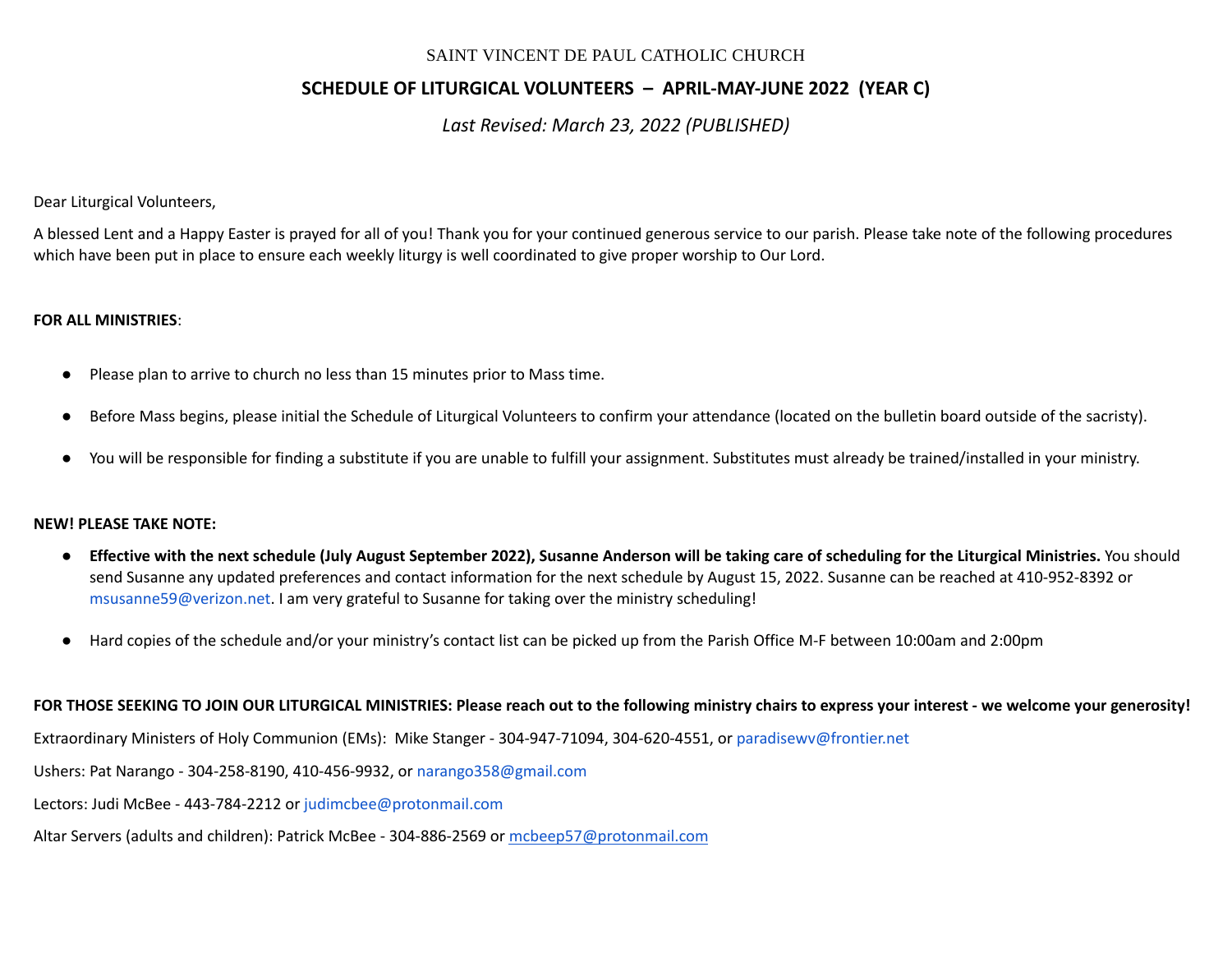## **SCHEDULE OF LITURGICAL VOLUNTEERS – APRIL-MAY-JUNE 2022 (YEAR C)**

*Last Revised: March 23, 2022 (PUBLISHED)*

| <b>DATE</b>                                       | <b>TIME</b> | <b>USHERS</b>                                     | <b>LECTORS</b>                                                                                                                                                                            | <b>EMs</b>           | <b>ALTAR SERVERS</b>                     |
|---------------------------------------------------|-------------|---------------------------------------------------|-------------------------------------------------------------------------------------------------------------------------------------------------------------------------------------------|----------------------|------------------------------------------|
| Sat., April 2, 2022<br>Vigil - 5th Sunday of Lent | 4:45PM      | <b>Skipper Price</b><br><b>Shirley Demontigny</b> | Judi McBee                                                                                                                                                                                | <b>Patrick McBee</b> |                                          |
| Sun., April 3, 2022<br>5th Sunday of Lent         | 8:45AM      | Donna Lechliter<br><b>Terry Camara</b>            | John Marzen                                                                                                                                                                               | Mike Stanger         |                                          |
| Sat., April 9, 2022<br>Vigil - Palm Sunday        | 4:45PM      | Pat Narango<br>Tony Patterson                     | 1. Lu Byrne<br>2. Patrick McBee                                                                                                                                                           | <b>Curtis Perry</b>  |                                          |
| Sun., April 10, 2022<br>Palm Sunday               | 8:45AM      | Paula Shoffler<br><b>Ben Breeze</b>               | 1. Curtis Perry<br>2. Ed Fischer                                                                                                                                                          | Mike Stanger         |                                          |
| Thu., April 14, 2022<br>Holy Thursday             | 5:15PM      | <b>Skipper Price</b><br><b>Shirley Demontigny</b> | 1. Linda Juergensen<br>2. Dee Fournier                                                                                                                                                    | Pat Narango          | Patrick McBee<br><b>Curtis Perry</b>     |
| Fri., April 15, 2022<br>Good Friday               | 5:15PM      | <b>Terry Camara</b><br>Carrie Jeanneret           | 1. Susanne Anderson<br>2. Geary Burch                                                                                                                                                     | <b>Curtis Perry</b>  | Pat Narango                              |
| Sat., April 16, 2022<br><b>Easter Vigil</b>       | 7:30PM      | <b>Skipper Price</b><br><b>Tony Patterson</b>     | 1. Susanne Anderson<br>2. Ed Fischer<br>3. Lu Byrne<br>4. Geary Burch<br>5. Linda Juergensen<br>6. Susanne Anderson<br>7. Ed Fischer<br>Epistle: Geary Burch (if<br>priest does not read) | Pat Narango          | <b>Curtis Perry</b>                      |
| <b>ALLELUIA! HAPPY EASTER!</b>                    | 8:45AM      | Dee Fournier<br>Carrie Jeanneret                  | 1. Judi McBee<br>2. John Marzen                                                                                                                                                           | Mike Stanger         | Patrick McBee<br><b>Allison Anderson</b> |

If you are unable to fulfill an assignment, please find a substitute from the lists provided. Substitutes: please sign in on dates you are covering. Thank you!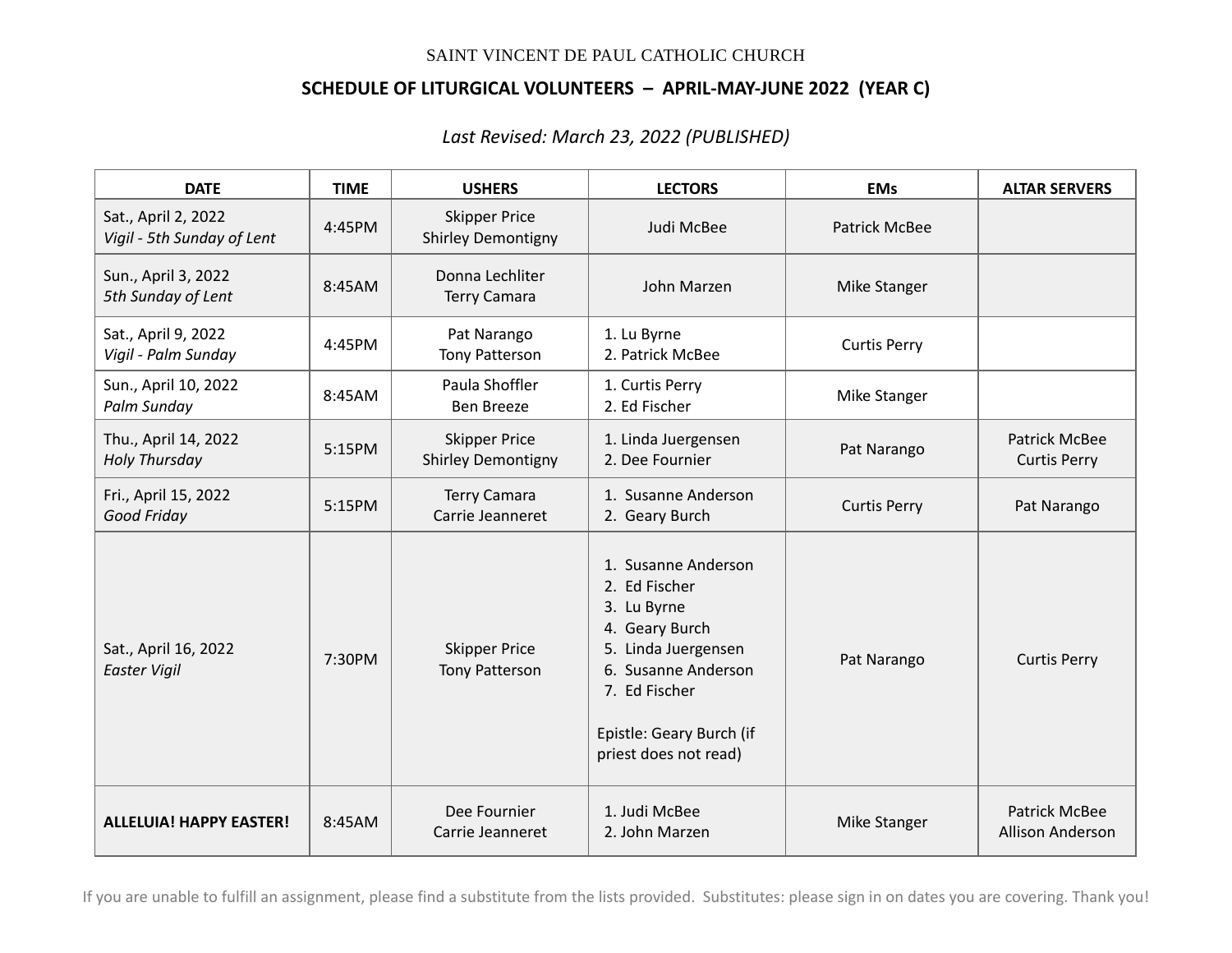## **SCHEDULE OF LITURGICAL VOLUNTEERS – APRIL-MAY-JUNE 2022 (YEAR C)**

*Last Revised: March 23, 2022 (PUBLISHED)*

| <b>DATE</b>                                                                           | <b>TIME</b> | <b>USHERS</b>                                      | <b>LECTORS</b>                | <b>EMs</b>           | <b>ALTAR SERVERS</b> |
|---------------------------------------------------------------------------------------|-------------|----------------------------------------------------|-------------------------------|----------------------|----------------------|
| Sat., April 23, 2022<br>Vigil - Divine Mercy Sunday                                   | 4:45PM      | <b>Skipper Price</b><br>Pat Narango                | <b>Patrick McBee</b>          | Jim Fritzges         |                      |
| Sun., April 24, 2022<br><b>Divine Mercy Sunday</b>                                    | 8:45AM      | Carrie Jeanneret<br>Linda Juergensen               | Geary Burch                   | Ed Fischer           |                      |
| Sat., April 30, 2022<br>Vigil - 3rd Sunday of Easter                                  | 4:45PM      | <b>Skipper Price</b><br>Pat Narango                | Lu Byrne                      | <b>Curtis Perry</b>  |                      |
| Sun., May 1, 2022<br>3rd Sunday of Easter<br>(1st Holy Communion and<br>May Crowning) | 8:30AM      | Donna Lechliter<br><b>Ben Breeze</b>               | Linda Juergenson<br>K. Domich | <b>Patrick McBee</b> |                      |
| Sat, May 7, 2022<br>Vigil - 4th Sunday of Easter                                      | 4:45PM      | <b>Shirley DeMontigny</b><br><b>Tony Patterson</b> | Judi McBee                    | Pat Narango          |                      |
| Sun., May 8, 2022<br>4th Sunday of Easter<br>(Happy Mother's Day!)                    | 8:45AM      | Paula Shouffler<br><b>Terry Camara</b>             | Dee Fournier                  | Mike Stanger         |                      |
| Sat., May 14, 2022<br>Vigil - 5th Sunday of Easter                                    | 4:45PM      | <b>Tony Patterson</b><br><b>Shirley Demontigny</b> | Lu Byrne                      | Jim Fritzges         |                      |
| Sun., May 15, 2022<br>5th Sunday of Easter                                            | 8:45AM      | Linda Juergensen<br>Dee Fournier                   | John Marzen                   | <b>Ed Fischer</b>    |                      |
| Sat., May 21, 2022<br>Vigil - 6th Sunday of Easter                                    | 4:45PM      | Ben Breeze<br><b>Skipper Price</b>                 | <b>Curtis Perry</b>           | Jim Fritzges         |                      |
| Sun., May 22, 2022<br>6th Sunday of Easter                                            | 8:45AM      | <b>Terry Camara</b><br>Dee Fournier                | Geary Burch                   | Mike Stanger         |                      |
| Sat., May 28, 2022<br>Vigil -7th Sunday of Easter                                     | 4:45PM      | Pat Narango<br><b>Shirley Demontigny</b>           | Patrick McBee                 | <b>Curtis Perry</b>  |                      |

If you are unable to fulfill an assignment, please find a substitute from the lists provided. Substitutes: please sign in on dates you are covering. Thank you!